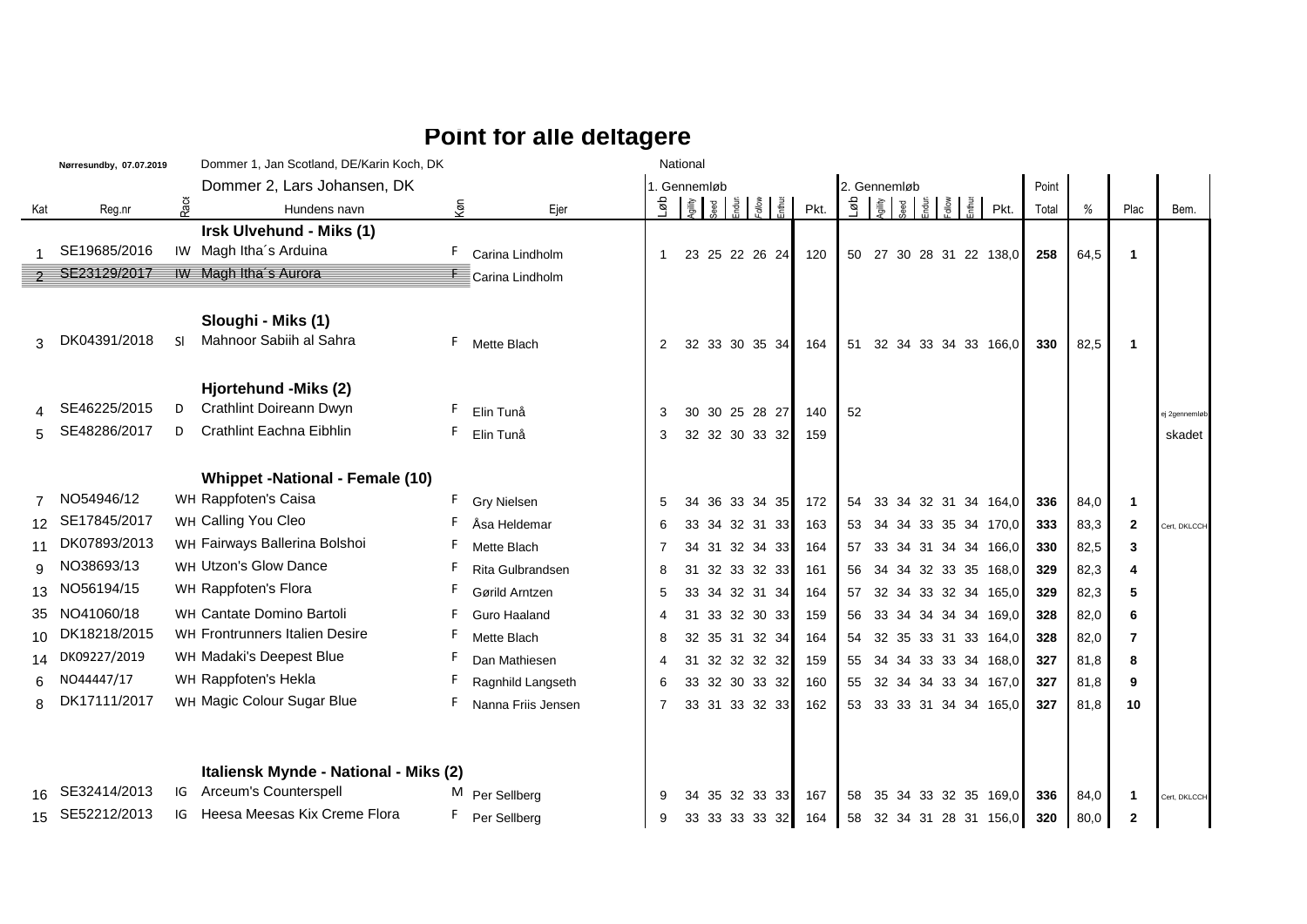|          | 17 NO57644/17   |   | Azawakh - Miks (1)<br>AZ El-Adini Bangou<br>Afghansk Mynde - Miks (6) | M Roger Furuseth                           | 10              |          | 34 33 33 34 32             | 166        | 59       | 31 |  | 34 31 31 33 160,0                            | 326        | 81,5         | $\mathbf{1}$   |              |
|----------|-----------------|---|-----------------------------------------------------------------------|--------------------------------------------|-----------------|----------|----------------------------|------------|----------|----|--|----------------------------------------------|------------|--------------|----------------|--------------|
| 18       | DK10793/2015    | A | Oshanamehs No Name No Blame                                           | Børge Ringgaard                            | 11              |          | 34 32 32 35 34             | 167        |          |    |  | 62 32 32 33 33 33 163,0                      | 330        | 82,5         | 1              | Cert, DKLCCH |
|          | DK15639/2016    |   | Jha`Kayla az Tarnak                                                   | Jens Bolvig Kristiansen                    | 13              |          | 32 33 32 31 33             | 161        | 61       |    |  | 34 33 32 33 32 164,0                         | 325        | 81,3         | $\mathbf{2}$   |              |
| 20       | DK07879/2015    | A | Punapaulan Oline                                                      | F.<br>Merete Jørgensen                     | 13              | 31       | 32 32 32 32                | 159        | 60       |    |  | 34 33 32 33 32 164,0                         | 323        | 80,8         | 3              |              |
| 24       | DK13111/2014    | A | Alphaville's Ice To Eskimos                                           | M<br>Kirsten Bøgh Jensen                   | 11              | 32       | 33 33 32 32                | 162        | 61       |    |  | 32 32 32 30 30 156,0                         | 318        | 79,5         | 4              |              |
| 23       | DK07379/2017    | A | Abricas Wham Bam                                                      | М<br>Marianne Nielsen                      | 12              | 31       | 32 33 31 31                | 158        | 60       |    |  | 32 31 31 31 32 157,0                         | 315        | 78,8         | 5              |              |
| 19       | DK07381/2017    | A | Abicas Battiin Betty                                                  | Børge Ringgaard                            | 12 <sup>2</sup> |          | 32 33 31 34 32             | 162        |          |    |  | 62 30 30 28 29 27 144,0                      | 306        | 76,5         | 6              |              |
| 21       | DK07878/2015    |   | Punapaulan Odette                                                     | <b>EE</b> Karin Jansz                      |                 |          |                            |            |          |    |  |                                              |            |              |                |              |
|          |                 |   | Borzoi - Miks (3)                                                     |                                            |                 |          |                            |            |          |    |  |                                              |            |              |                |              |
|          | SE18127/2018    | B | Russkaya Zabawa Faraon                                                | M Jenny Nilsson                            | 14              | 33       | 33 35 34 34                | 169        | 63       |    |  | 33 34 33 31 33 164,0                         | 333        | 83,3         | $\mathbf{1}$   | Cert, DKLCCH |
| 28       | SE46604/2013    |   | Akira Von Alshamina                                                   | M Jenny Nilsson                            | 15              | 29       | 26 25 31 28                | 139        | 63       |    |  | 31 32 26 30 30 149,0                         | 288        | 72,0         | $\mathbf{2}$   |              |
|          | 25 SE35192/2017 |   | <b>B</b> Steppdance Giselle                                           | Helena Heman                               |                 |          |                            |            |          |    |  |                                              |            |              |                |              |
|          |                 |   |                                                                       |                                            |                 |          |                            |            |          |    |  |                                              |            |              |                |              |
|          | 26 Pkrx8950     |   | <b>B</b> Yarina Stepowy Goniec                                        |                                            |                 |          |                            |            |          |    |  |                                              |            |              |                |              |
| 29       | Rkf3993047      | В | Apriori Listopad                                                      | Kjersti Eliassen<br>M Tone Kristine Berger | 14              |          |                            |            |          |    |  |                                              |            |              |                | dismiss      |
|          |                 |   |                                                                       |                                            |                 |          |                            |            |          |    |  |                                              |            |              |                |              |
|          |                 |   | Whippet - Female (17)                                                 |                                            |                 |          |                            |            |          |    |  |                                              |            |              |                |              |
| 37       | NO55583/15      |   | WH Rappfoten's Electra                                                | F.<br><b>Gry Nielsen</b>                   | 22              | 34       | 34 33 32 34                | 167        | 69       |    |  | 35 35 35 35 34 174,0                         | 341        | 85,3         | $\mathbf{1}$   |              |
|          | NO55299/17      |   | WH Rappfoten's Iris                                                   | Camilla Bratengen                          | 21              | 35       | 33 35 34 35                | 172        | 68       |    |  | 34 34 32 34 35 169,0                         | 341        | 85,3         | $\overline{2}$ | Cert         |
| 41       | NO55584/15      |   | WH Rappfoten's Enya                                                   | F.<br>Kine Holvik                          | 19              | 34       | 35 33 35 34                | 171        | 68       |    |  | 34 34 32 35 34 169,0                         | 340        | 85,0         | 3              |              |
| 49       | SE15931/2018    |   | WH Calling You Irma                                                   | F.<br>Åsa Heldemar                         | 16              | 33       | 34 34 33 35                | 169        | 64       | 34 |  |                                              | 338        | 84,5         | 4              | Cert         |
| 44       | DK02388/2017    |   | WH Sea Leopard's What'sup Wendy                                       | Jonna Sørensen                             | 18              | 34       | 35 32 34 32                | 167        | 69       | 34 |  | 34 33 35 33 169,0<br>34 34 33 34 169,0       | 336        | 84,0         | 5              |              |
| 47       | Dk00303/2014    |   | WH Charlotte Calla Synergy                                            | F.                                         | 16              | 32       | 34 33 34 33                | 166        | 65       |    |  | 34 33 34 34 33 168,0                         | 334        |              | 6              |              |
| 40       | NO51901/16      |   | WH Utzon's Nobel My Love                                              | Annette Nyholm<br>F<br>Rita Gulbrandsen    |                 | 34       |                            |            | 64       |    |  |                                              |            | 83,5         | $\overline{7}$ |              |
|          | DK18219/2015    |   | WH Frontrunners Italian Dreams                                        | F                                          | 20              |          | 33 34 34 33                | 168        |          |    |  | 33 32 33 33 34 165,0                         | 333        | 83,3         |                |              |
| 30<br>34 | NO38120/14      |   | WH Siprex Olea                                                        | Vibeke Simonsen<br>Guro Haaland            | 21              | 33       | 34 33 31 29                | 160        | 67<br>66 |    |  | 33 34 35 35 34 171,0                         | 331        | 82,8         | 8              |              |
|          | DK00877/2015    |   | WH Coco                                                               | Nanna Friis Jensen                         | 22              | 33<br>34 | 32 32 32 35                | 164        | 65       |    |  | 34 33 33 34 33 167,0                         | 331        | 82,8         | 9              |              |
|          | DK10155/2016    |   | WH Gilda Gardenia Synergy                                             | Lene Heideman Olsen                        | 23<br>17        | 32       | 33 31 33 34<br>34 33 33 32 | 165<br>164 | 66       |    |  | 33 33 33 32 34 165,0<br>32 35 33 31 34 165,0 | 330<br>329 | 82,5<br>82,3 | 10<br>11       |              |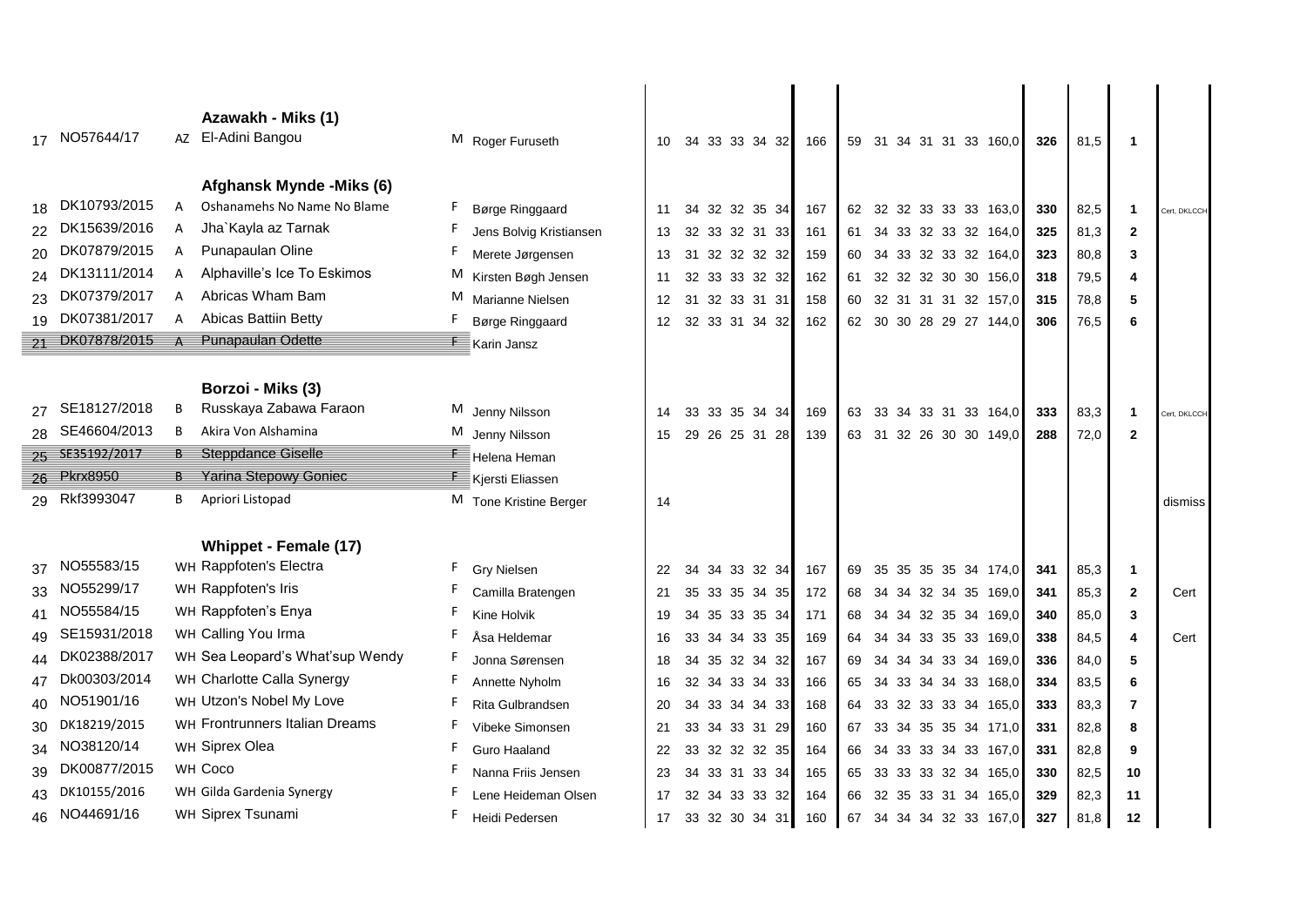|        | NO54948/12      | WH Rappfoten's Cathla            | F.<br>Joakim Kirkerud           | 19 | 33 33 31 33 34       | 164 | 70       | 34 32 32 31 32 161,0    | 325 | 81,3 | 13           |              |
|--------|-----------------|----------------------------------|---------------------------------|----|----------------------|-----|----------|-------------------------|-----|------|--------------|--------------|
| 45     | NO40982/15      | WH Siprex Rally                  | Heidi Pedersen                  | 18 | 33 34 31 33 32       | 163 | 71       | 32 33 34 31 31 161,0    | 324 | 81,0 | 14           |              |
| 42     | DK14190/2016    | WH Dew Verchache Jaspis          | F<br>Frank Plith                | 23 | 32 34 33 31 33       | 163 | 71       | 31 32 33 31 31 158,0    | 321 | 80,3 | 15           |              |
| 31     | NO35372/11      | WH Rappfoten's Aurora            | Inger Maren Rivrud              | 20 | 32 35 33 31 33       | 164 |          |                         | 164 | 41,0 | $\bf{0}$     | skadet       |
|        | 36 NO49998/16   | WH Ariel                         | Iselin Louise Haga              |    |                      |     |          |                         |     |      |              |              |
| $38 -$ | NO44446/17      | WH Rappfoten's Hercula           | <b>Gry Nielsen</b>              |    |                      |     |          |                         |     |      |              |              |
| 48     | DK03363/2018    | WH A's Dream Of D-Aily Desire    | F.<br>Annette Nyholm            | 24 |                      |     |          |                         |     |      |              | dismiss      |
|        | 50 DK12191/2016 | WH Frontrunner's Red Lipstick    | Jonna Sørensen                  |    |                      |     |          |                         |     |      |              |              |
|        |                 |                                  |                                 |    |                      |     |          |                         |     |      |              |              |
|        |                 | Whippet - Male (11)              |                                 |    |                      |     |          |                         |     |      |              |              |
| 59     | SE53002/2014    | WH McTools Grand Prix            | M Marie Cedervall               | 27 | 34 34 36 34<br>34    | 172 | 75       | 34 35 33 35 33 170,0    | 342 | 85,5 | $\mathbf 1$  |              |
| 55     | Dk12161/2016    | WH Dew Verchache Crystal         | M Sybille Geberbauer Nielsen    | 28 | 33<br>34 33 34 33    | 167 |          | 72 34 33 34 33 34 168,0 | 335 | 83,8 | $\mathbf{2}$ | Cert         |
| 52     | NO39039/17      | WH Isheenas Mr Pop Rocks         | M Maren Pettersen-Dahl          | 27 | 33 33 34 34 34       | 168 |          | 72 32 34 34 33 34 167,0 | 335 | 83,8 | 3            |              |
| 58     | DK03949/2018    | WH Aaniston Available At Nine    | M Michella Bang                 | 29 | 34  34  34  33<br>34 | 169 | 75       | 34 33 33 33 33 166,0    | 335 | 83,8 | 4            |              |
| 51     | DK12187/2016    | WH Frontrunner's Watch N' Learn  | M Karin Koch                    | 25 | 32 33 34 32 33       | 164 | 74       | 33 34 35 35 33 170,0    | 334 | 83,5 | 5            |              |
| 62     | DK03359/2018    | WH A's Dream Of D-Aily Drone     | M Annette Nyholm                | 26 | 33 34 32 33 33       | 165 | 73       | 34 35 33 32 35 169,0    | 334 | 83,5 | 6            |              |
|        | NO45394/16      | WH Rappfoten's Grum              | M Gørild Arntzen                | 25 | 33 31 34 34<br>34    | 166 | 76       | 33 34 34 32 35 168,0    | 334 | 83,5 | 7            |              |
| 57     | NO38480/12      | WH Rappfoten's Balder            | M Gry Nielsen                   | 28 | 33 34 33 33 34       | 167 | 76       | 33 35 34 31 34 167,0    | 334 | 83,5 | 8            |              |
| 53     | DK01136/2014    | WH Linea's Beats The Best        | M Anne-Dorthe Hansen            | 30 | 33 34 33 32 33       | 165 | 73       | 34 33 33 33 34 167,0    | 332 | 83,0 | 9            |              |
| 60     | SE58348/2014    | WH Golden Whip Dream On Boston   | M Pirgit Salumets               | 26 | 32 33 33 32 34       | 164 | 74       | 33 33 35 33 33 167,0    | 331 | 82,8 | 10           |              |
| 54     | DK02878/2018    | WH Hopway Everything I Need      | M Anne-Dorthe Hansen            | 29 | 33 34 33 31 31       | 162 |          | 77 32 33 32 31 34 162,0 | 324 | 81,0 | 11           |              |
|        | 56 NO47853/15   | WH Absolute Souls Hurricane      | Talha Cengiz                    |    |                      |     |          |                         |     |      |              |              |
|        | 61 FI10842/17   | WH Tarumetsän Ikiroudan Timantti | Piia Vuorenpää                  |    |                      |     |          |                         |     |      |              |              |
|        |                 |                                  |                                 |    |                      |     |          |                         |     |      |              |              |
|        |                 | Galgo Espanol - Miks (8)         |                                 |    |                      |     |          |                         |     |      |              |              |
| 64     | SE57734/2016    | GA Hot Isle Honoria              | F.<br>Victoria Kubalski         | 32 | 33 33 35 34<br>34    | 169 | 33<br>81 | 34 35 36 34 172,0       | 341 | 85,3 | $\mathbf 1$  | Cert, DKLCCH |
| 67     | SE18014/2017    | GA Magh Itha's Beatriz           | F<br>Carina Lindholm            | 31 | 34<br>34 34 33 34    | 169 | 80       | 33 35 34 35 34 171,0    | 340 | 85,0 | $\mathbf{2}$ |              |
| 66     | DK08129/2018    | GA Magh Itha's Belinda           | Marianne Samsø                  | 32 | 35 33 33 34 34       | 169 | 80       | 33 34 35 34 35 171,0    | 340 | 85,0 | 3            |              |
| 65     | SE29812/2013    | GA Magh Ithas Aerin              | Victoria Kubalski               | 33 | 35 34 32 35 34       | 170 | 81       | 33 34 34 33 34 168,0    | 338 | 84,5 | 4            |              |
| 68     | SE43248/2017    | GA Magh Itha's Chica             | F.<br>Carina Lindholm           | 34 | 33 33 34 34 34       | 168 | 35<br>79 | 35 33 33 33 169,0       | 337 | 84,3 | 5            |              |
| 69     | DK02197/2019    | GA Rabilargo's Eloy              | M Marianne Samsø                | 33 | 33 34 32 32 34       | 165 | 79       | 34 34 32 32 33 165,0    | 330 | 82,5 | 6            |              |
| 71     | DK13807/2017    | <b>GA</b> Pierpoint Donatello    | Lone Hübschmann                 | 31 | 32 32 33 29 33       | 159 | 78       | 32 34 34 32 33 165,0    | 324 | 81,0 | 7            |              |
| 70     | DK00839/2014    | GA Hot Isle Fresco               | M<br><b>Bianca Christiansen</b> | 34 | 32 32 29 17 27       | 137 | 78       | 33 34 33 32 34 166,0    | 303 | 75,8 | 8            |              |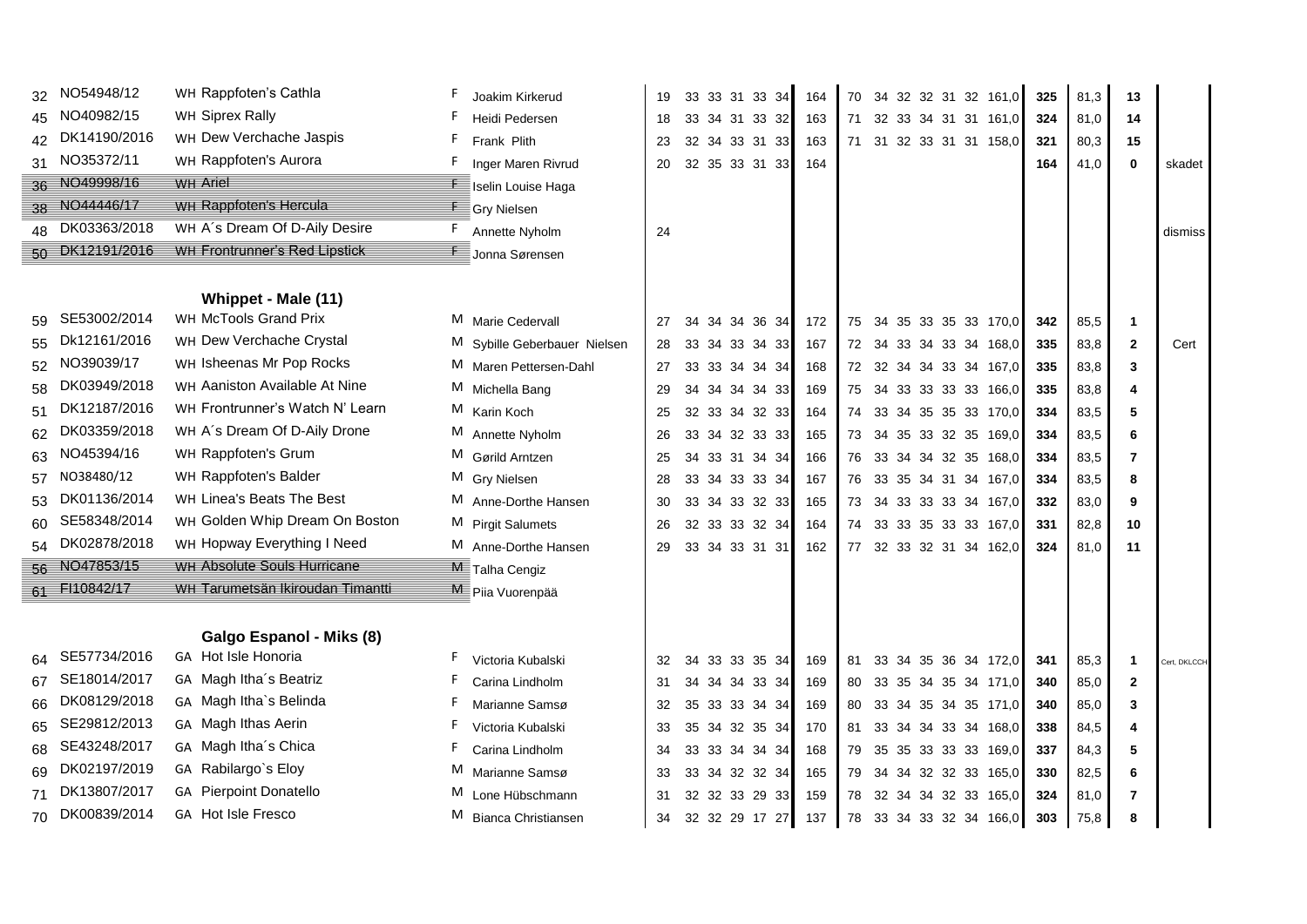|    |                 |              | <b>Whippet -National - Male (12)</b> |                                |    |    |                |     |    |          |                          |             |                         |       |      |                |              |
|----|-----------------|--------------|--------------------------------------|--------------------------------|----|----|----------------|-----|----|----------|--------------------------|-------------|-------------------------|-------|------|----------------|--------------|
| 73 | NO35366/11      |              | WH Rappfoten's Angus                 | M Inger Maren Rivrud           | 40 |    | 35 34 32 35 34 | 170 | 87 |          |                          |             | 33 34 33 35 34 169,0    | 339   | 84,8 | 1              |              |
| 83 | Dk03793/2016    |              | WH Hamlet Hamilton Synergy           | M Annette Nyholm               | 38 | 34 | 34 32 35 34    | 169 | 87 |          |                          |             | 33 34 34 33 34 168,0    | 337   | 84,3 | $\mathbf{2}$   | Cert         |
| 78 | SE16805/2018    |              | WH Scott                             | M Marie Cedervall              | 38 |    | 34 33 33 31 32 | 163 |    |          |                          |             | 85 34 34 35 35 34 172,0 | 335   | 83,8 | 3              | Cert         |
| 76 | NO42935/15      |              | WH Royal Lady's Another Flying Color | M Liz Blomsøy                  | 36 | 33 | 34 32 35 33    | 167 |    |          |                          |             | 82 33 34 32 33 35 167,0 | 334   | 83,5 | 4              |              |
| 79 | DK07230/2017    |              | WH Magic Colour Kiss And Wish        | M Nanna Fogh Grønborg          | 37 | 36 | 34 34 33 34    | 171 | 86 |          |                          |             | 31 34 34 30 32 161,0    | 332   | 83,0 | 5              |              |
| 82 | DK06879/2017    |              | WH Tanalorn Owen of Flying P         | M Bianca Christiansen          | 35 |    | 33 33 33 33 33 | 165 |    |          |                          |             | 84 33 34 32 34 33 166,0 | 331   | 82,8 | 6              |              |
| 72 | NO41058/18      |              | WH Cantate Domino Bocelli            | M Thomas Klokkerhaug           | 40 | 33 | 32 33 34 34    | 166 |    |          |                          |             | 82 33 34 32 32 34 165,0 | 331   | 82,8 | $\overline{7}$ |              |
| 80 | DK09586/2016    |              | WH WalkInThePark Romeo               | M Luisa Sofia Chastina Holm    | 35 | 33 | 34 31 34 32    | 164 | 84 |          |                          |             | 33 33 32 34 34 166,0    | 330   | 82,5 | 8              |              |
|    | 77 NO59659/17   |              | WH Triodames Andante                 | M Liz Blomsøy                  | 37 | 34 | 35 34 34 34    | 171 | 86 |          |                          |             | 30 33 34 30 31 158,0    | 329   | 82,3 | 9              |              |
| 75 | NO56188/15      |              | WH Rappfoten's Fenris                | M Camilla Bratengen            | 36 | 33 | 32 33 33 34    | 165 |    |          |                          |             | 83 32 34 32 32 33 163,0 | 328   | 82,0 | 10             |              |
| 81 | DK16007/2017    |              | WH WalkInThePark Money Money         | M Luisa Sofia Chastina Holm    | 39 |    | 34 33 32 32 34 | 165 |    |          |                          |             | 83 31 33 32 31 32 159,0 | 324   | 81,0 | 11             |              |
|    | 84 DK15259/2017 |              | WH Hot Isle Palladium                | M Elisabeth Pedersen           | 39 |    | 32 33 33 32 34 | 164 | 85 |          |                          |             | 33 34 34 34 34 152,1    | 316,1 | 79,0 | 12             |              |
|    | 74 DK13519/2018 |              | WH Stangers Land Baikal              | Sybille Geberbauer Nielsen     |    |    |                |     |    |          |                          |             |                         |       |      |                |              |
|    |                 |              |                                      |                                |    |    |                |     |    |          |                          |             |                         |       |      |                |              |
|    |                 |              | Saluki - Miks (7)                    |                                |    |    |                |     |    |          |                          |             |                         |       |      |                |              |
| 86 | DK1517/2017     |              | Awatif Hadia min Sahra               | F.<br>Anne Marie Nyby Fuglsang | 42 | 35 | 34 33 33 33    | 168 | 89 |          |                          |             | 34 34 33 32 33 166,0    | 334   | 83,5 | $\mathbf{1}$   | Cert, DKLCCH |
| 91 | SE32298/2016    | -S           | Almiidhi Darrakh                     | M Ulrika Karlsson              | 43 | 35 | 32 33 32 32    | 164 | 90 |          |                          |             | 34 34 34 33 34 169,0    | 333   | 83,3 | $\overline{2}$ |              |
|    | SE20215/2015    | <sub>S</sub> | Volante's D' Ashli                   | Anne Edberg                    | 41 | 35 | 32 33 35 33    | 168 | 89 |          |                          |             | 34 33 33 31 34 165,0    | 333   | 83,3 | 3              |              |
| 87 | SE10450/2018    | <sub>S</sub> | Yalameh Radija Tahmina               | F.<br>Marie Palmqvist          | 42 | 34 | 33 32 33 33    | 165 | 88 |          |                          |             | 34 32 34 33 34 167,0    | 332   | 83,0 | 4              |              |
| 89 | DK11647/2015    | S            | Volante's Domenico                   | M Conny Elkjær Nagel           | 41 | 33 | 32 33 34 34    | 166 | 88 |          |                          |             | 34 32 33 32 33 164,0    | 330   | 82,5 | 5              |              |
| 90 | DK06059/2019    | <sub>S</sub> | Majo's Palomino                      | M Wenche Vare                  | 43 | 33 | 32 32 32 33    | 162 | 90 |          |                          |             | 33 33 33 32 34 165,0    | 327   | 81,8 | 6              |              |
| 88 | DK12540/2015    | ς            | Ta'zim Jinah Jaleelah                | F.<br>Martin Snitkjær          | 44 |    | 31 31 31 32 29 | 154 | 91 | $\Omega$ | $\Omega$<br>$\mathbf{0}$ | $0 \quad 0$ |                         | 154   | 38,5 |                | Trukket      |
|    |                 |              |                                      |                                |    |    |                |     |    |          |                          |             |                         |       |      |                |              |
|    |                 |              | Podengo Portugues Pequeno - Miks     |                                |    |    |                |     |    |          |                          |             |                         |       |      |                |              |
|    | 92 NO46364/14   |              | PP Mioamor's Piece of my heart       | Jorunn Ludvigsen               | 45 | 31 | 31 32 34 34    | 162 | 92 |          |                          |             | 33 32 33 33 33 164,0    | 326   | 81,5 | 1              |              |
|    | NO35512/18      | PP.          | Mioamor's I see Fire                 | Jorunn Ludvigsen               | 45 |    | 31 29 31 32 32 | 155 |    |          |                          |             | 92 32 31 32 31 33 159,0 | 314   | 78,5 | $\mathbf{2}$   | Cert         |
|    | 94 NO52887/13   |              | PP Mioamor's One for my baby         | F.<br>Jorunn Ludvigsen         | 46 |    | 20 20 20 20 20 | 100 |    |          |                          |             | 93 16 16 16 16 16 80,0  | 180   | 45,0 | 3              |              |
|    |                 |              |                                      |                                |    |    |                |     |    |          |                          |             |                         |       |      |                |              |
|    |                 |              | Basenji - Miks (3)                   |                                |    |    |                |     |    |          |                          |             |                         |       |      |                |              |
|    | SE13728/2012    |              | <b>Bas Faraoland Swedish Design</b>  | M Anna Söderberg               | 48 | 34 | 34 34 33 34    | 169 | 94 |          |                          |             | 32 33 31 32 30 158.0    | 327   | 81,8 | $\mathbf{1}$   | cert         |
| 95 | SE59480/2015    |              | Bas Faraoland Too Hot To Handle      | M Anna Söderberg               | 47 |    | 32 32 32 33 32 | 161 | 94 |          |                          |             | 32 33 33 32 32 162,0    | 323   | 80,8 | $\mathbf{2}$   |              |